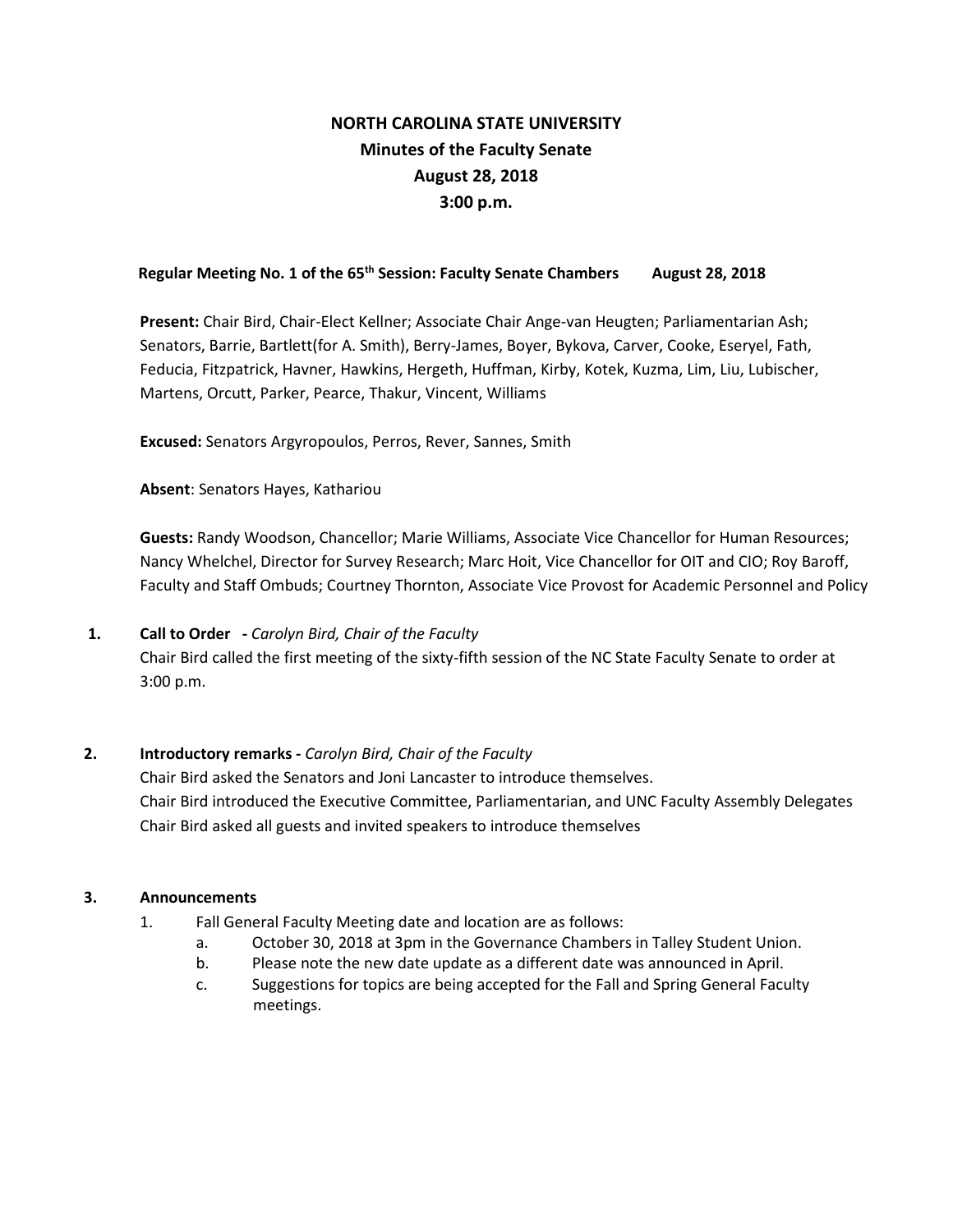# **4. Approval of the Minutes, Regular Meeting No. 13 of the 64th Session, April 17, 2018**  *Kimberly Ange-van Heugten, Associate Chair of the Faculty*

Associate Chair Ange-van Heugten called for a motion to approve the minutes for the thirteenth meeting of the 64th session of the NC State Faculty Senate. A motion and second were made and the minutes were unanimously approved.

# **5. Chancellor's Remarks and Q/A** – *Randy Woodson, Chancellor*

Chancellor Woodson reported to the Faculty Senate that the University has a very large freshman class this year, which was a bit unexpected. "We were trying to hit around 4,600 and we came in at 4,938. This is a record freshman class but it is also a record as far as the preparedness of the students. A very large class and the most prepared class in NC State history." He added that we topped out at 29,800 applicants, which is an increase of 12% over the previous year. "So NC State continues to be seen as a very significant place for higher education in the state. We led by a long shot the number of in-state applicants – about 18,000 from NC. The next highest was 13,000 for UNC Chapel Hill and the next highest is Appalachian State."

Chancellor Woodson continued by stating that NC State continues to be in high demand, which is a very good thing. He added that the University is trying to improve the access across the state for students by working on articulation agreements and transfer pipelines. "We had our largest number of transfer applicants this year – almost 5,000. Of those, 1,300 came to NC State this fall, which brings the number of over 6,000 new students now on campus, with an additional 480 students who were deferred for Fall who will join us in Spring 2019.

Chancellor Woodson stated that the freshman class comes from 98 of the 100 counties in North Carolina, 19 countries and 41 states. "This is the most diverse class we have had. Our enrollment is starting to reflect the demographics of the state in a major way. If you look at the demographics of our state, Caucasian students are declining and African American students are declining in higher education – the growth is Hispanic students. This is the first year in our history that the freshman class, Hispanic enrollment is the largest under-represented group." He added that this does not count the two or more races category of underrepresented students that did not designate.

Chancellor Woodson reported that this is also the first class that is almost at parity. "NC State has been a male-dominated undergraduate institution for many years, largely because of our history in engineering, for example. But this year, the freshman class 50.3 to 49.7. We are approaching parity between male and female freshman. This is unusual for large public liberal arts universities. Chapel Hill's freshman class is almost 68% women." He added that the women applicants and admits and enrollees at NC State continue to grow.

Chancellor Woodson also reported that there has been a good amount of construction going on. "The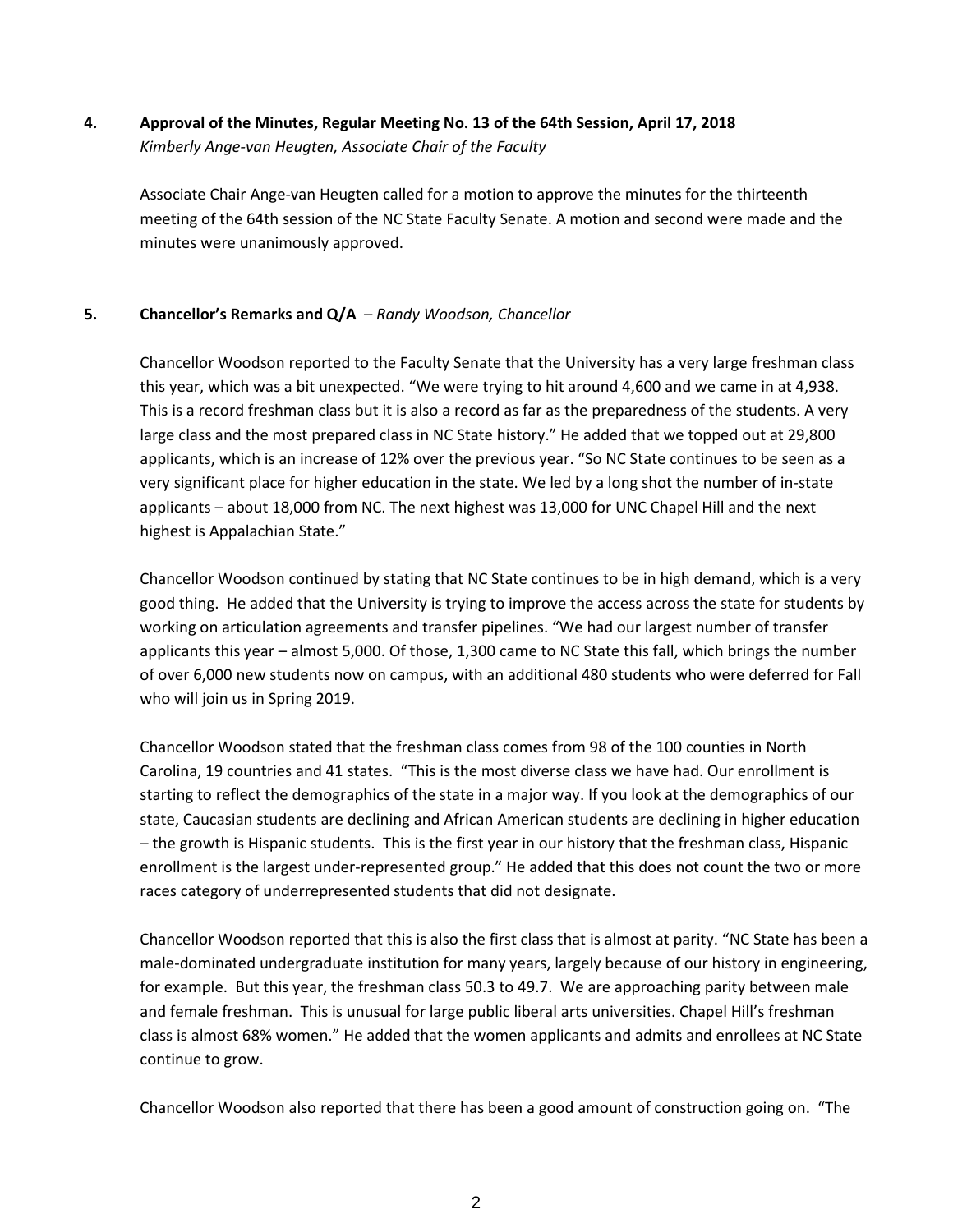Engineering Oval, now called the Fitts-Woolard Hall, is on schedule, and we will start to see steel going up in the next few months. The Plant Sciences building is about 6-8 months behind engineering and we should see groundbreaking on that during the spring. You see the work at Carmichael Gym as well."

In regard to accolades, Chancellor Woodson reported that this year, for the first time, a new Foundation for Agriculture in the United States started awarding new fellowships for graduate students in agriculture-related disciplines. "This is the first time they awarded full fellowships – three or four years of funding for Phd. students in those disciplines. Their inaugural class was 17 students across the country, and NC State had three of those. We don't represent 18% of the Agriculture enrollment across the country, but clearly our students were very competitive for those fellowships."

In reference to the ongoing campaign, Chancellor Woodson reported that it continues to go well. He stated that the total campaign is at \$1.35 billion as of the end of June. "The Board is pushing to raise that but we will see how this year goes. Chances are good they will raise the goal." He added that we ended our second year in a row of over \$200 million - \$215 million in new gifts and commitments and \$165 million in cash in the door both for new gifts and payments towards pledges. He stated that a significant gift is the Park Foundation, which will now continue for another five classes, which gives us more runway to grow the endowment to ensure that in perpetuity we will have a strong Park Scholars program.

Chancellor Woodson stated that the Goodnight endowment to support the Goodnight Scholars program, as of June 30<sup>th</sup>, was valued at \$161 million. "If you do the math, that's \$6.44 million per year, and the program, as it is currently structured, only costs \$4.2 million per year, which gives us room to grow that program in the future." He added that this is a great opportunity for us, because the Goodnight Scholars have quickly become some of the most impactful students on our campus and certainly among the most diverse scholarship programs in the UNC system in terms of access and equity across a number of ethnic groups. "Currently on our campus, there are about 250 students receiving their full-ride scholarships because of the generosity of the Goodnight Endowment."

Chancellor Woodson also reported that Athletics is doing very well, seeing our highest graduation rate among student athletes, at least since the history has been measured the way that it currently is. He added that the athletic program at NC State finished  $15<sup>th</sup>$  in the Director's Cup, which is a great thing. "When Debbie Yow arrived, the program was not in a good place in terms of overall success and behavior so it's a good thing to see this occurring."

Chancellor Woodson reported that the Board of Governors provided guidance on what is called the ARP – the annual raise process – which was a bit different this year. "The State of NC announced a 2% raise for state employees, which was true for state employees except for those in the UNC system and the community colleges. We got \$20 million for the whole system, which equated to a .8% raise if applied across all employees of the UNC system. So the BOG elected to do was, because all SHRA employees were given across the board a 2% raise, they wanted our employees to be treated the same way. All SHRA employees that met or exceeded expectations received the across the board 2% raise." He added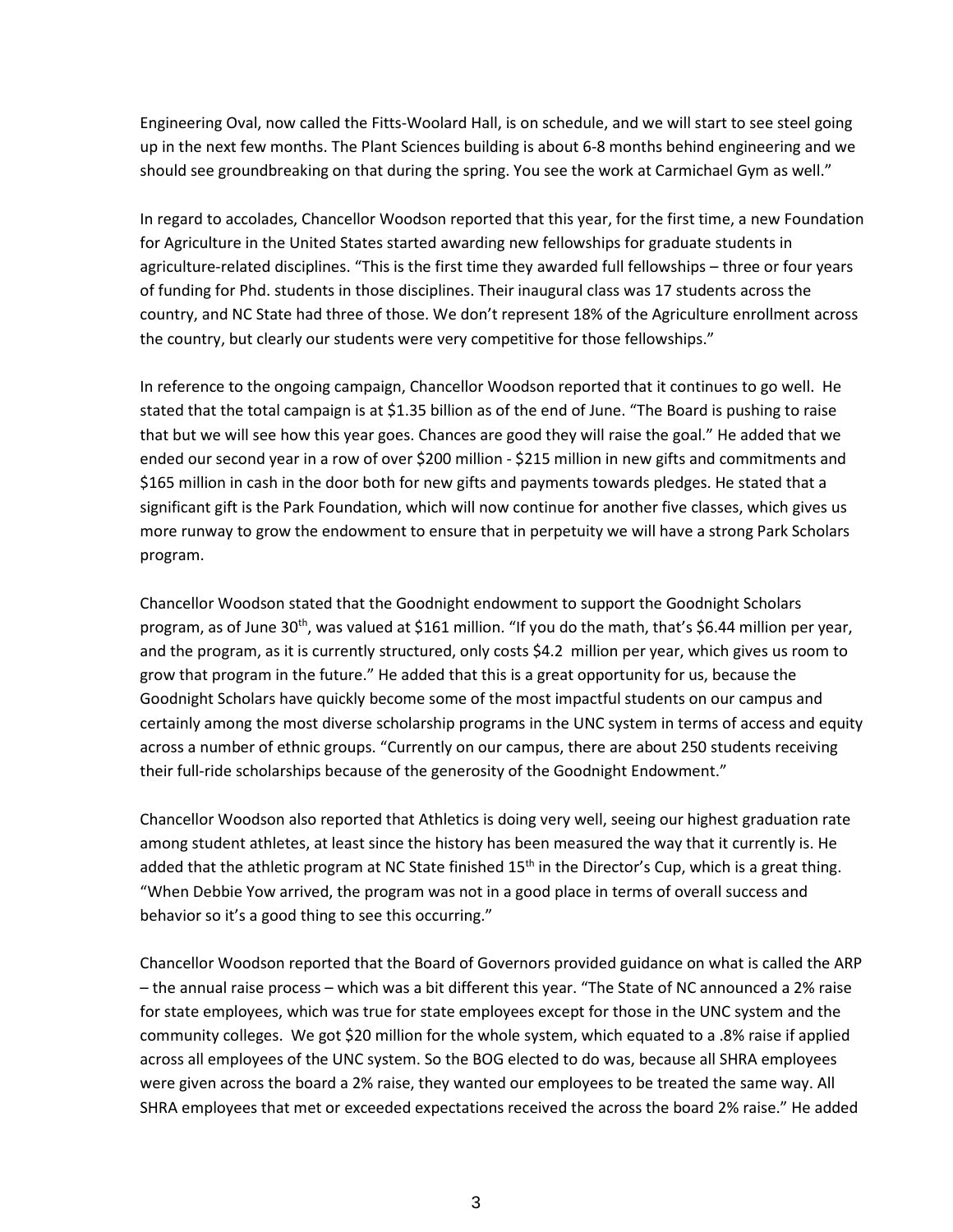that this left a bit of money for EHRA for faculty and non-faculty, so by working with the Deans and other administration, NC State instituted a 3% pool policy EHRA faculty and non-faculty raise, subject to merit and equity issues. "That is all in the hands of the Deans and Directors and those responsible for employees in their units, which is currently underway. The raises will be retroactive to July  $1^{st}$ . "

Marie Williams added that these amounts would be paid out in October.

Chancellor Woodson also pointed out that the state also mandated and funded for mandatory increases for any full time employees that made less than \$31,200 per year, which is a significant number of employees at all of our universities.

# **Questions and Discussion**

*Chair-Elect Kellner:* The enrollment plan that was devised a good many years ago when the Strategic Plan was done is obviously moot today. Because the situation has changed a lot since then, could you describe how things have developed in the last five or six years?

Chancellor Woodson responded that his understanding is that you will recall a couple of years ago that we got into a little bit of an enrollment bind, largely because of the graduate school. Our plan, associated with the Strategic Plan, was to try to keep undergraduate enrollment constant to slight increase. He added that what we had not fully anticipated is that the students would graduate as fast as they are. "What is happening is that our retention rate has gone up and our graduation rate has gone up and our time to degree has come down. So it turns out, if you've got people graduating, then you can generate more room if they're graduating in a more timely way. We also didn't anticipate going from 15,000 applicants to 30,000 applicants. So the demand has been strong. Our plan was 4,600, not 4,900, so we didn't intend to grow quite as much as we did. Our whole plan is still around 25,000 undergraduates."

*Chair-Elect Kellner:* Do we make or lose money on each undergraduate admitted as a freshman and going through four years?

Chancellor Woodson responded that this is another wildcard. He explained that in the current environment, any enrollment growth has the potential to generate money, with more money being generated from graduate enrollment in STEM disciplines. "Here is the good news – it's better to not be shrinking, but our uncontrolled growth that I saw when I got here was not sustainable, in terms of quality and graduation rate and retention, etc. So our enrollment management plan was really an attempt to make sure that the students that we have here could get into classes and could be successful." He added that now that the overall quality of the applicant pool has increased and certainly the number has increased, we are in a better position to start back growing a little bit.

*Chair-Elect Kellner:* The Provost was sanguine about the potential changes to the way the 12-cell matrix was done. Do you feel the same way?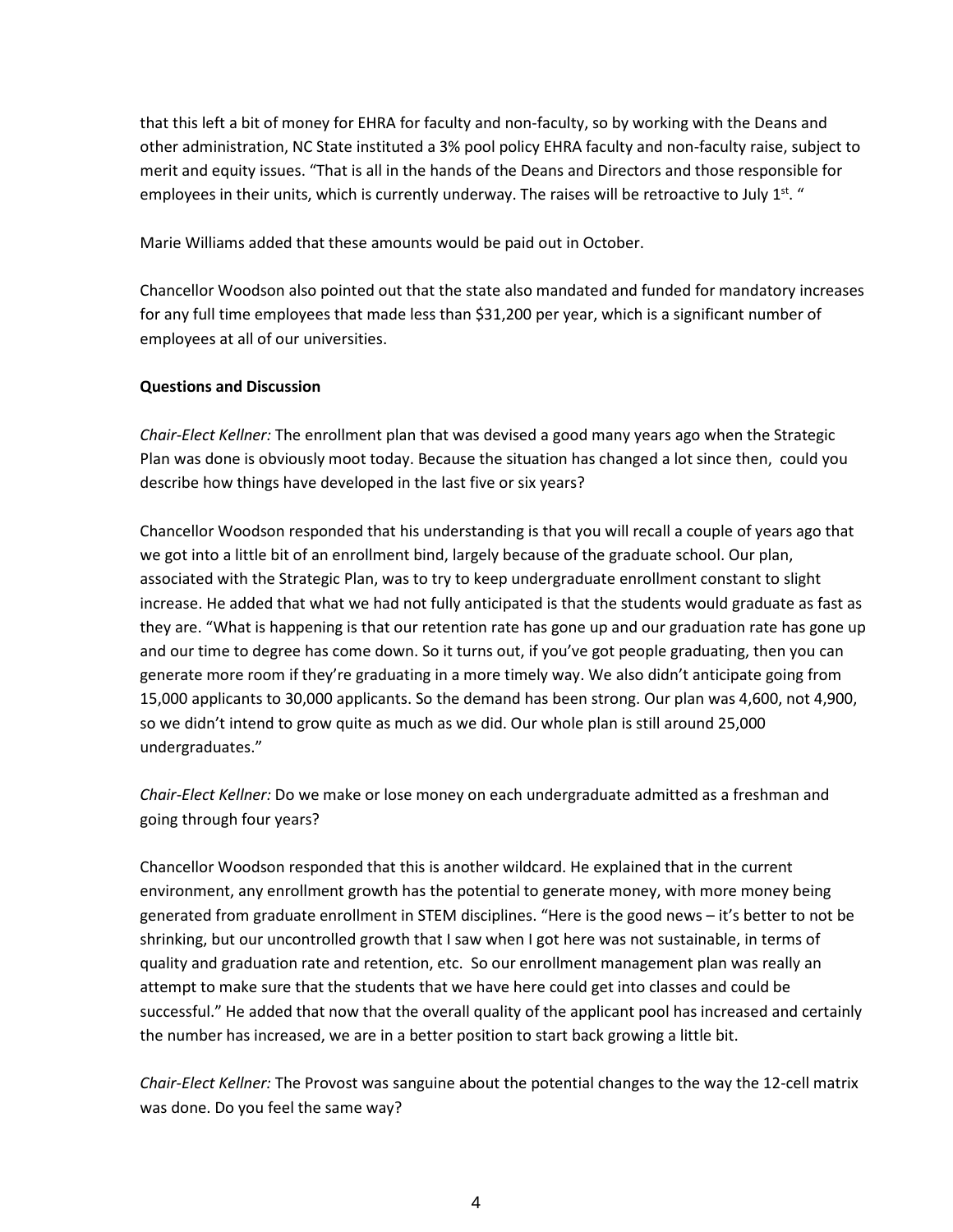#### No response.

*Senator Williams*: Speaking of the 12-cell matrix, can you give us an update on the proposed new funding formula and how that will affect us?

Chancellor Woodson responded that it is sort of at a standstill. "The first iteration of that, which came out of a task force, essentially got tabled and sent to the "rules committee, " except I don't think it's going to die. I think they are determined to do something. At the end of the day, what they were proposing could have been devastating to the flagship campuses."

Duane Larick added that eventually we are going to transition to a point that we are not funded for what we project Fall 2019 and Spring 2020 to be, we are funded at the end of the year for what they actually are. That would be a big change.

Chancellor Woodson cited an example of a University that missed their enrollment target and it would have resulted in almost a \$12 million budget cut on a \$60 million budget. "The frustrating thing for us is that they didn't receive that budget cut, but we didn't receive everything we should have received." He added that there has been a recent practice of shoring up smaller campuses at the expense of those that are performing well, and that is not sustainable, which is the argument that he and Chancellor Folt continue to make.

# **6. Provost's Remarks and Q/A**

*Duane Larick, Senior Vice Provost for Academic Strategy and Chief of Staff*

Dr. Larick re-visited the topic of the transfer student population on campus. "We have looked for ways to become extremely thoughtful in mechanisms to accomplish some strategic goals, like the percentage of students that come to NC State from rural counties and those types of areas that we are trying to enhance." He added that we are working on creating the Community College Collaboration – the C3 Collaboration with eight community colleges. Those eight are: Alamance, Central Carolina, Durham Tech, Johnston, Nash, Vance-Granville, Wake and Wilson. "We started with the community colleges that are centrally located closest to us. Those also happen to be the community colleges where we get the majority of transfer students that come to NC State." He added that of the transfer students who have come, 56% of them transfer to us from community colleges. He stated that this is a program that will help us and will help us balance our enrollment.

Dr. Larick stated, "As the Chancellor said, along with the fluctuations that we've had, the quality of students coming in has gone up and that's a part of what has resulted in continued growth and improvement in our six-year graduation rates." He added that Louis Hunt has stated that this incoming class six-year graduation rate will be over 81%, which puts NC State in the middle amongst our peers, instead of being 4%-6% less. He added that our four-year rates went up to 58% and that is tremendous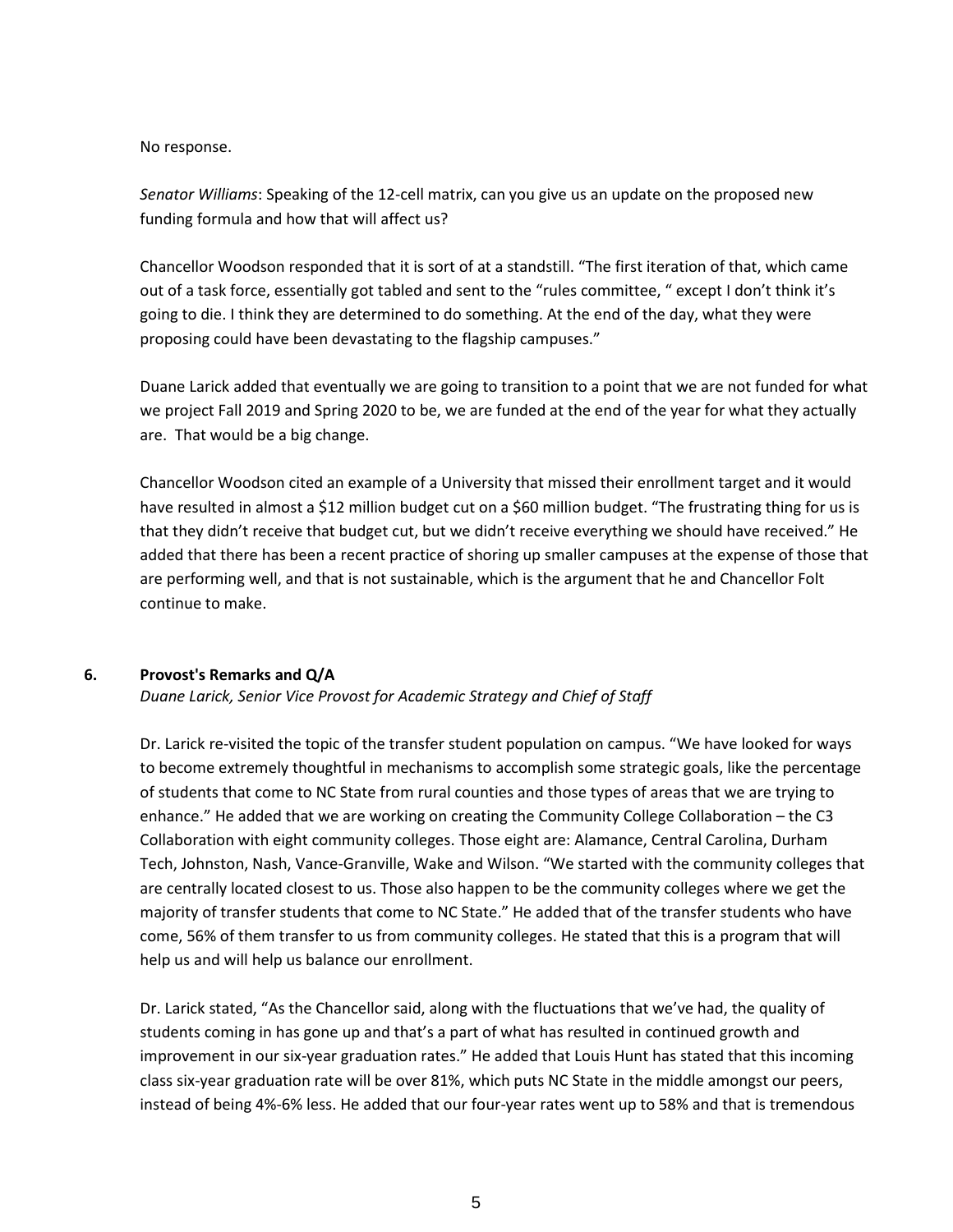growth, almost a 12% increase in four-year graduation rates, which has been a goal.

Dr. Larick then spoke about graduate education numbers by stating, "We have 3,055 new graduate students, 6,301 continuing, for a total of 9,356. At midnight last night, that was exactly the same as the number of students we had on census day last year." He added that we had a target to grow a bit this year, so we are somewhere in the area of about 170 students short – 120 master's students and 50 doctoral students short of our growth targets that we had projected two years ago. He stated that we will get out of the business of projecting those two year growth patterns and we will be funded on actuals, so the important thing is are our actuals greater than they were last year. He added that at the undergraduate and graduate level both, we are doing fine there. "We will expect to see some enrollment funding coming from the legislative pool, but we do not know how it will be calculated." He stated that we are told that it will be a part of the approval process for the November Board of Governors meeting, so between now and the time that the agenda goes out for the Board of Governors meeting we are assuming they will start asking us for input. "We assume it will be very similar to what they did last year, which was take Summer Session II SCH's and Fall SCH's, and use those to predict Spring and Summer session, so we are modeling that now.

Dr. Larick stated that regarding the salary equity study, the Provost wanted the Faculty Senate to know that the college level results have been distributed so at this time, Sheri Schwab, Mary Lelik, Katherine Stewart and others are available to come to colleges to talk about the salary equity study if there are any questions at that level. Additionally, Dr. Larick spoke about the Faculty Central website at facultycentral.ncsu.edu and encouraged all faculty to visit and see the information that is included on the site. He added that this has been quite an effort from many groups – the Provost's office, Office of Research Innovation and Human Resources, Office of Faculty Development, the Office of Communication and Marketing – a large group of people put together a website that you can go to and find the information you are looking for. It is up now and there is a place to recommend additional content and things you went there to find and are not there so that website can continue to grow.

# **Questions and Discussion**

*Senator Pearce:* What is the increase in the faculty, both tenure and non-tenure track?

Dr. Larick responded that we have gone up about 456 faculty in the last eight years, about 400 of those are replacement faculty, so we have had a growth in that period of about seven tenure track faculty. "If you look in the HR system today, that represents just a third of our tenure track faculty, that 456. So if you look at that Human Resources database today and faculty that are eligible for retirement, we would expect over the next five years, there are another third of our faculty that are eligible to retire." He added that we are going to have to do a lot of treading water to stay even; we are going to have, with that large number of faculty – we had set a goal in our strategic plan of growing our tenure track faculty by 300, but the reality is that over these last three years of the plan it is very unlikely that we will achieve that kind of growth.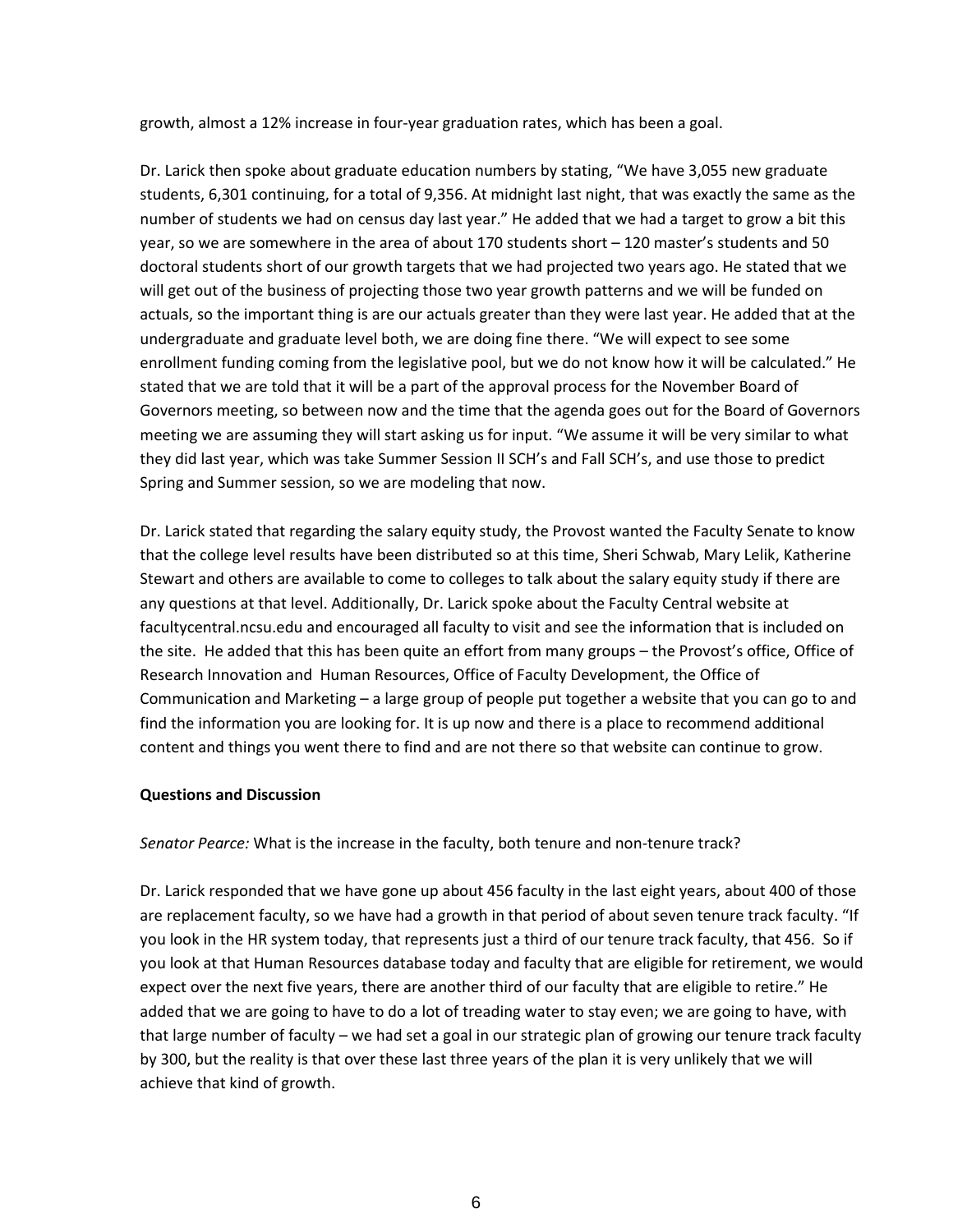*Senator Vincent:* Is the salary equity study available for us to take a look at?

Katherine Stewart responded that the Salary Equity Study will be presented to the full senate at an upcoming meeting and we will talk a little bit about methodology. Unfortunately, it does not include faculty in the teaching, research, clinical practice or extension tracks, so we will have to look at that. "The issue of compensation for faculty in those tracks is something that the Governance & Personnel Policy Committee is working on this year."

*Senator Orcutt:* Jennifer Kuzma and I were talking earlier today about the possibility of bringing a very high-profile speaker to campus, and we realized that we didn't know where we stood with the idea that had been recommended by the senate to establish the Speaker's Committee at the University level. Do you know where that stands?

Duane Larick responded that he sat in meetings a year ago.

Katherine Stewart responded that the Committee on Committees voted to transition the Harrelson Fund Committee to the Committee on Speakers and Lectures. She added that there has been a transition in the membership of the former Harrelson Committee. There are several members who have transitioned to the new Committee on Speakers and Lectures, and they will have their first meeting this fall.

*Senator Bykova:* Regarding graduate enrollment, do we still have a plan of ranges of increase?

Dr. Larick responded that there was a plan from 2010-2020, and that plan was updated in 2015. So that is the plan that is on the books today and that is the growth. "We are not lagging dramatically behind that growth if we consider total graduate enrollment, certificate programs, master's and doctoral programs. This year we have had some significant challenges related to international students, which dramatically affected master's enrollment. We have also had some challenges on the doctoral side related to funding. He added that we do have a plan that shows an emphasis of growing professional master's and doctoral programs. He added that the Enrollment Planning Committee is in the process now and one of the things that the plan says is that we are not going to wait every 10 years to update the plan. So the Enrollment Planning Committee has been charged this year with doing an update. He stated that this target will be difficult to achieve in the current climate – both funding and political climate.

# **7. Spring 2018 Employee Engagement Survey: A Summary of Results and Next Steps**

*Marie Williams, Associate Vice Chancellor for Human Resources Nancy Whelchel, Director for Survey Research, Office of Institutional Planning and Research*  In this presentation, the Faculty Senate will get an overview of the Employee Engagement Survey (a 5 year UNC initiative), hear results from the Spring 2018 administration of the survey at NC State, learn about plans for using the data, and have the opportunity for questions and discussion.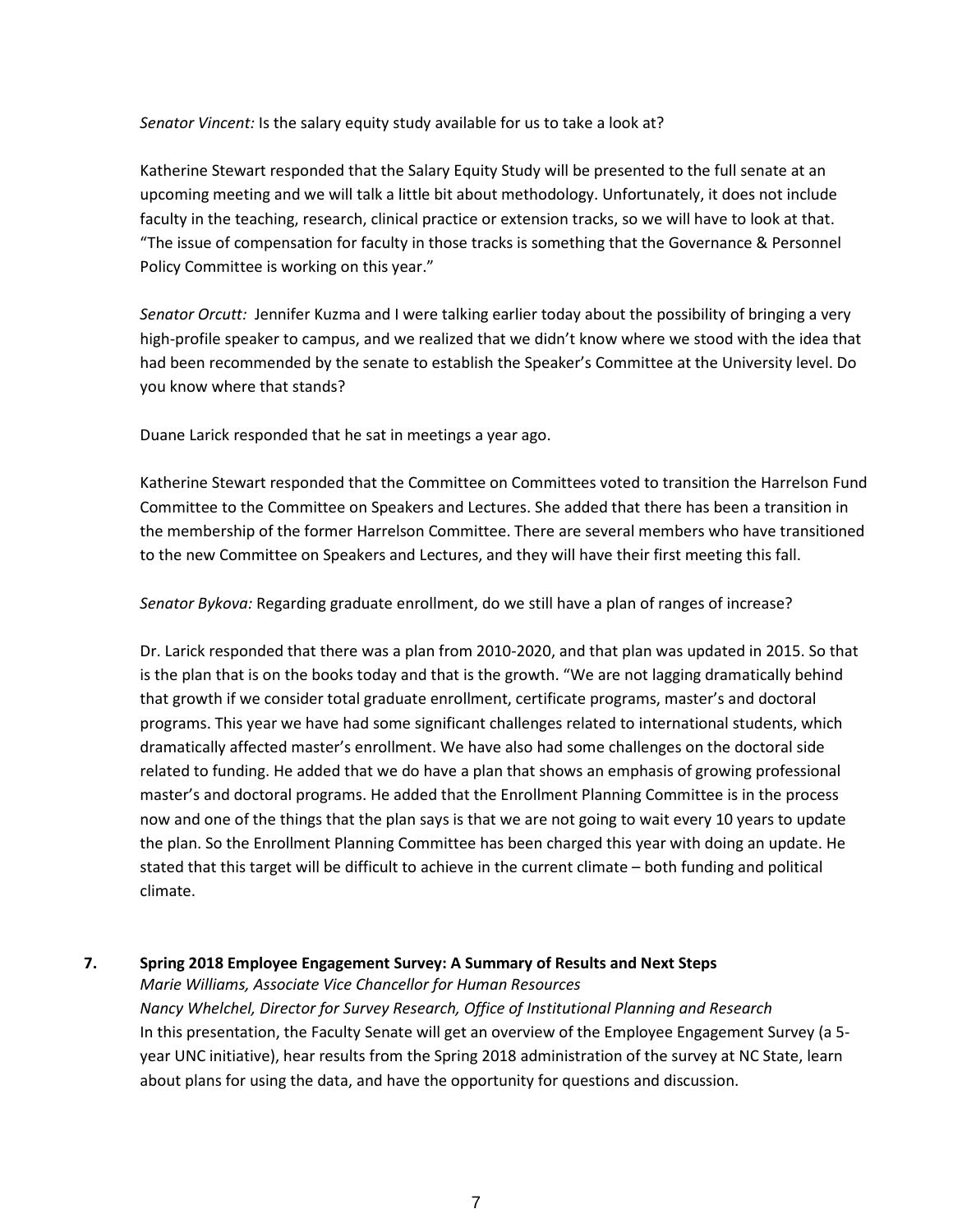AVC Williams thanked the Faculty Senate for the time given to discuss the Employee Engagement Survey, which is a system-wide initiative that was given back in February of 2018. "The reason why we engaged in this survey is because it is connected to the UNC Strategic Plan." She explained that this is a system-wide, five-year initiative, so we will be at this for a while. She added that they appreciate the participation of Faculty Senate members to give us your feedback because it is very important.

AVC Williams continued, "This is connected with many of their Strategic Goals, one of them focused on human capital." She stated that they will be looking at a lot of data, particularly turnover data. "This is one of the tools they are using to help sort of gauge how we're doing as system institutions." She added that Nancy Whelchel will talk about how NC State did in the survey, which was well. She then recognized Nancy Whelchel to go through the data.

AVC Williams noted that this survey was done by Modern Think. She explained that this survey is a fiveyear plan, a full census, given in 2018 and then will be given again in 2020 and 2022. "The goal is to see targeted metrics moving and getting more favorable."

# **Brief Summary:**

# **NC State gave more favorable ratings than the UNC system overall on all but 1 of the 15 core dimensions, most notably for:**

- •Senior leadership (6 percentage points higher)
- •Facilities (5 percentage points higher)
- •Faculty, administration & staff relations (4 percentage points higher)
- •Policies, resources & efficiency (4 percentage points higher)

# **Compared to Great Colleges benchmark, NC State average favorable ratings are:**

- •Within 2 percentage points on 8 of the 15 core dimensions
- •Notably lower for:
	- •Shared governance (7 pt difference)
	- •Compensation, benefits and work/life balance (6 pt difference)
	- •Respect and appreciation (5 pt difference)
	- •Collaboration (4 pt difference)
	- •Communication (4 pt difference)
	- •Professional development (4 pt difference)
- •NC State did not have an unfavorable rating that "warrants attention" on any core dimension
- •Employees overall were most likely to give unfavorable ratings in the areas of:
	- •Fairness
	- •Compensation, benefits and work/life balance
	- •Communication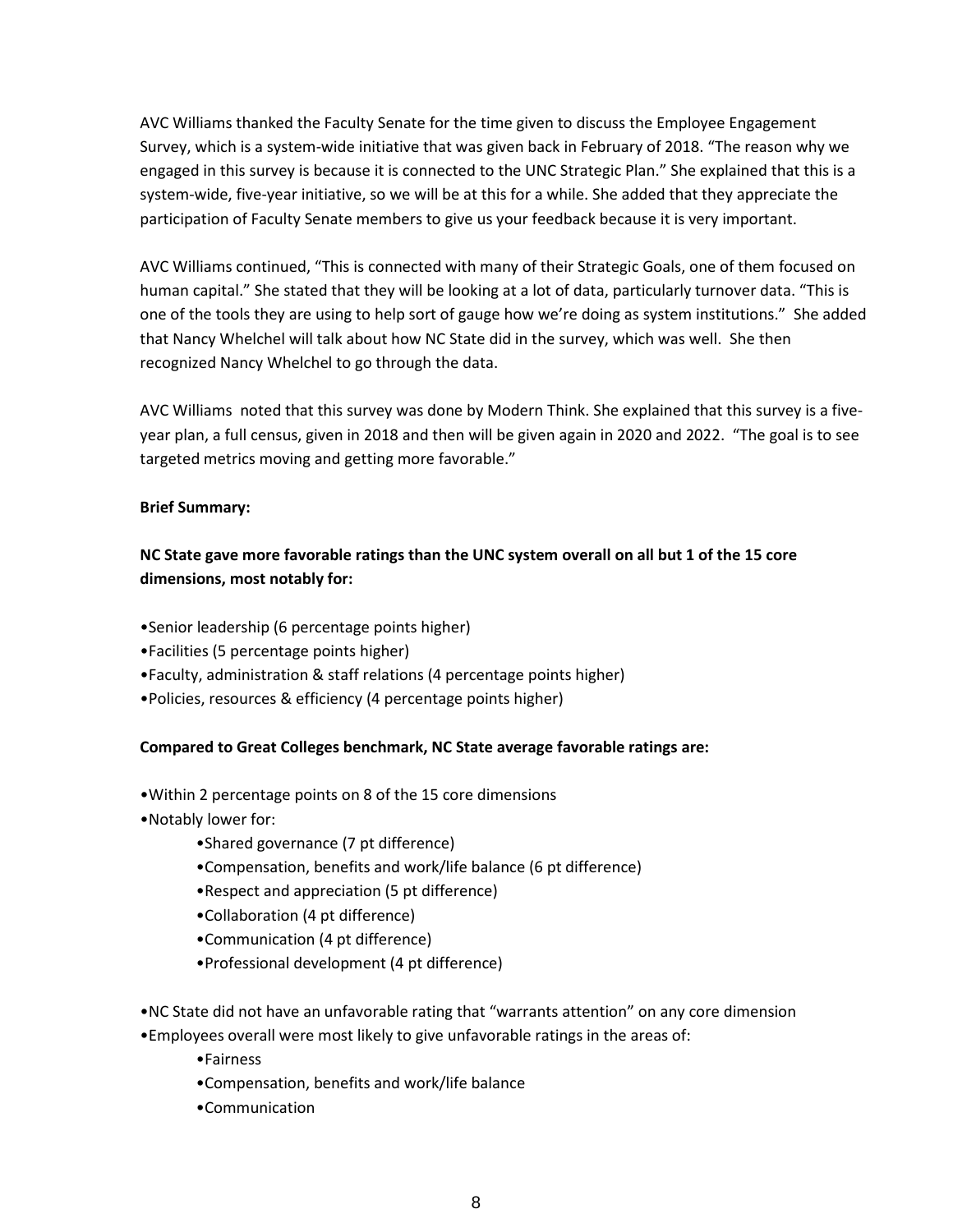- •Respect & appreciation
- •Policies, resources & Efficiency
- •Shared governance
- •A majority of NC State employees overall gave a favorable response to 53 of the 60 individual belief statements
- •Two-thirds or more gave a favorable response to half of the items
- •Three-fourths or more gave a favorable response to 13 items
- •Items most favorably rated by NC State employees are generally the same ones most favorably rated by the UNC system overall

# **Most favorably rated item by NC State employees overall:**

I understand how my job contributes to this institution's mission

- •15 percent or more of NC State employees overall gave an unfavorable response to 19 of the 60 individual belief statements
- •One-fifth or more gave an unfavorable response to 7 of the items
- •One-third or more gave an unfavorable response to just 2 of the items
- •Items most unfavorably rated by NC State employees are generally the same ones most unfavorably rated by the UNC system overall

# **Most unfavorably rated item by NC State employees overall:**

I am paid fairly for my work

# **Questions and Discussion**

Senator Pearce: How is N measured?

Response: The population end is based on the OUC code of where the employee is working. Full time.

Senator Lubischer: When you say we're doing pretty good, are you comparing to other units?

Response: Compared to UNC schools as a whole and whoever these Great College 2017 participants are for your publics who participated at that time.

Senator Lubischer: So if I read this right, for a number of points, when you get down to the right side of the graph, not so good for communication and shared governance?

Response: Right.

Senator Pearce: How do they weigh the questions? Equally?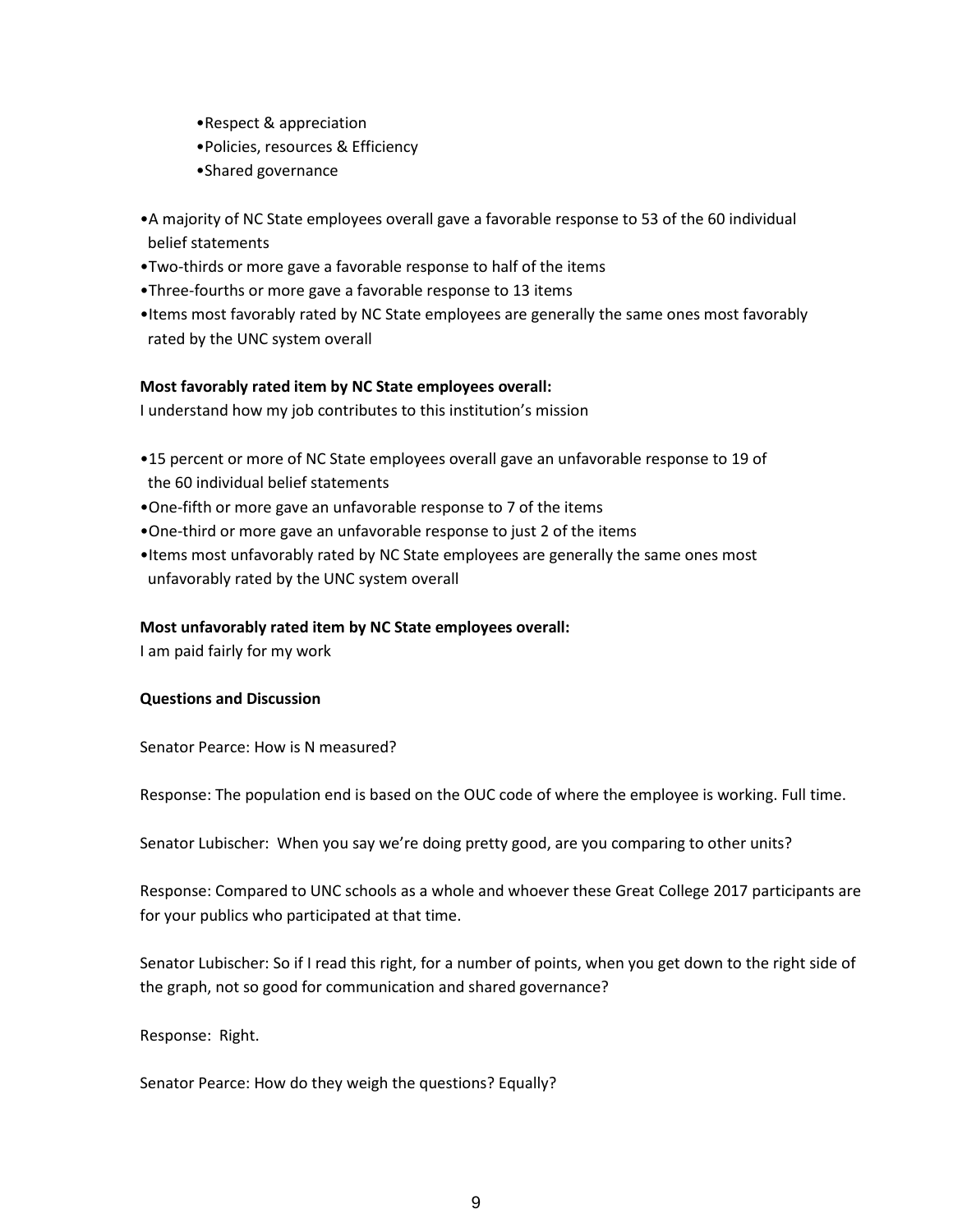Response: Everything is weighted equally. There is no weighting at all.

Senator Berry-James: This is hard for me to distinguish between the job categories as pointed out, but my question is all the way to the right of the line, the last point for faculty is communication. So then the next point that falls below the standard is shared governance. So because that point is below the line, does that mean it is something that we ought to sit up straight about and pay attention to it?

Response: It's not a good thing.

Senator Berry -James: So fairness and collaboration is above the line and respect and appreciation is close to the line.

Response: All of these things are.

Senator Berry-James: So in my opinion, it's not okay that the teaching environment is hitting the line. So does this mean that there is more unfavorable responses to the teaching environment?

Response: Yes, from the faculty. The questions are very teaching specific but everyone is answering these questions. They don't give us the number of respondents for any given question - they just give us the total number of responses in the group who responded to the survey.

Senator Kuzma: My question follows up on Senator Berry-James. So the good governance one below the line requires attention and one could argue that for faculty, over half of these parameters require attention. That's a very different story than the one you just painted. I am acknowledging that we all come to the data in different ways. I might be careful and I'm a little worried because to me, it shows a little bit of a concern for faculty.

Response: We have a lot of different people looking at these results and you are welcome to dig around as much as you like. We are not relying on this line. We also cannot look at job classification by gender or race, but we are looking at the results of every question by each demographic group and each job characteristic group that we have. There are a lot of differences in there.

Speaker: But that line is a 55% favorable. So it's not dismal.

Response: Yes.

Senator Berry-James: So if that is the case, shouldn't we be concerned that at least 40% of the faculty who responded to the survey find shared governance unfavorable?

Response: No. You always need to remember that these are the people who said "strongly agree" or "agree." And then there's that whole category of "sometimes agree," and "sometimes disagree." So when you see 50% favorable, that does not mean 50% disagree, because some unknown percentages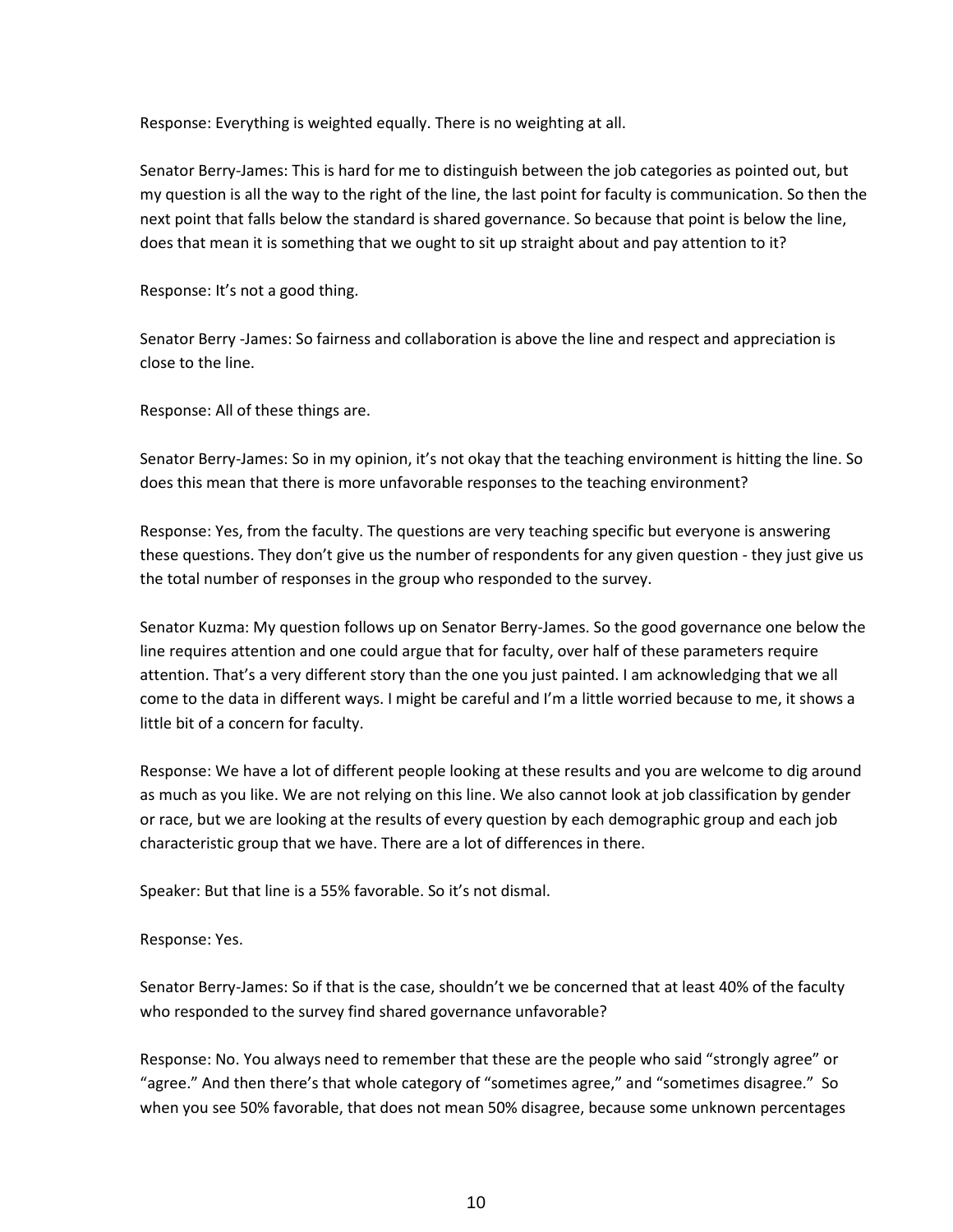are in that middle group.

Senator Berry-James: So where is the data? Because I think that's what I'm having an issue with. I don't know the full story because I'm only getting one side. Is it because of the company that produced the survey or because of the limitations in our analysis or presentation?

Response: I share your frustrations. This is based on the data we have been provided. We are having conversations now about spending a rather large chunk of change to purchase access - but we will never get our data. We can use this clunky tool to download more in-depth reports.

AVC Williams added that it is important to realize that this is a system-wide survey. So they did ask the system institutions to provide some feedback and we provided lots of feedback about the framing of questions, what should be in there and what shouldn't. At the end of the day, the systems office came up with what you see today. Some of these can be interpreted very differently by respondents, which makes it difficult to report. So the data is flawed in some sense. So going forward, our focus is going to be primarily on what are the themes of what we have heard, in terms of trying to improve next steps. The challenge is that this survey wasn't our own survey and so there are things about the survey and some of the questions that we cannot truly explain.

Chair-Elect Kellner: Is it correct to assume that N=9 means the number of respondents equals 9 people?

Response: Yes.

Chair-Elect Kellner: So, on the "teaching environment" question, the 942 members of the faculty gave it a considerable lower rating than the 9 people in SSAO Tier I (i.e., upper administration). I suggest that their line be eliminated form this question because the SSAO Tier II are so out of numeric proportion to the other groups that are, generally speaking, of greater relevance to things like teaching environment.

Senator Pearce: Regarding faculty turnover - shouldn't we compare ourselves to Chapel Hill? We are not typically competing for faculty with a lot of smaller schools so it might be useful to know if Chapel Hill is doing the same thing.

Response: It is unclear to me if we're ever going to get data for a given UNC school. Thus far, they have said that is not going to happen but every week it's something new so that might happen.

AVC Williams stated this was a system-driven survey and the University was required to take part and provided a lot of feedback and concerns. So this is what we had. That is why we said it does matter in regard to participation. We had to make sure that NC State showed up on this survey. We understand that this is not the perfect survey but what we are trying to do is to share the information that we have, but we do not have the details of the data. We are unable to do the data dive, but the information may still get out. We do caution - do not get flustered by when you're seeing numbers because when we compare ourselves to other institutions, we are doing well, but we also make sure we are focusing on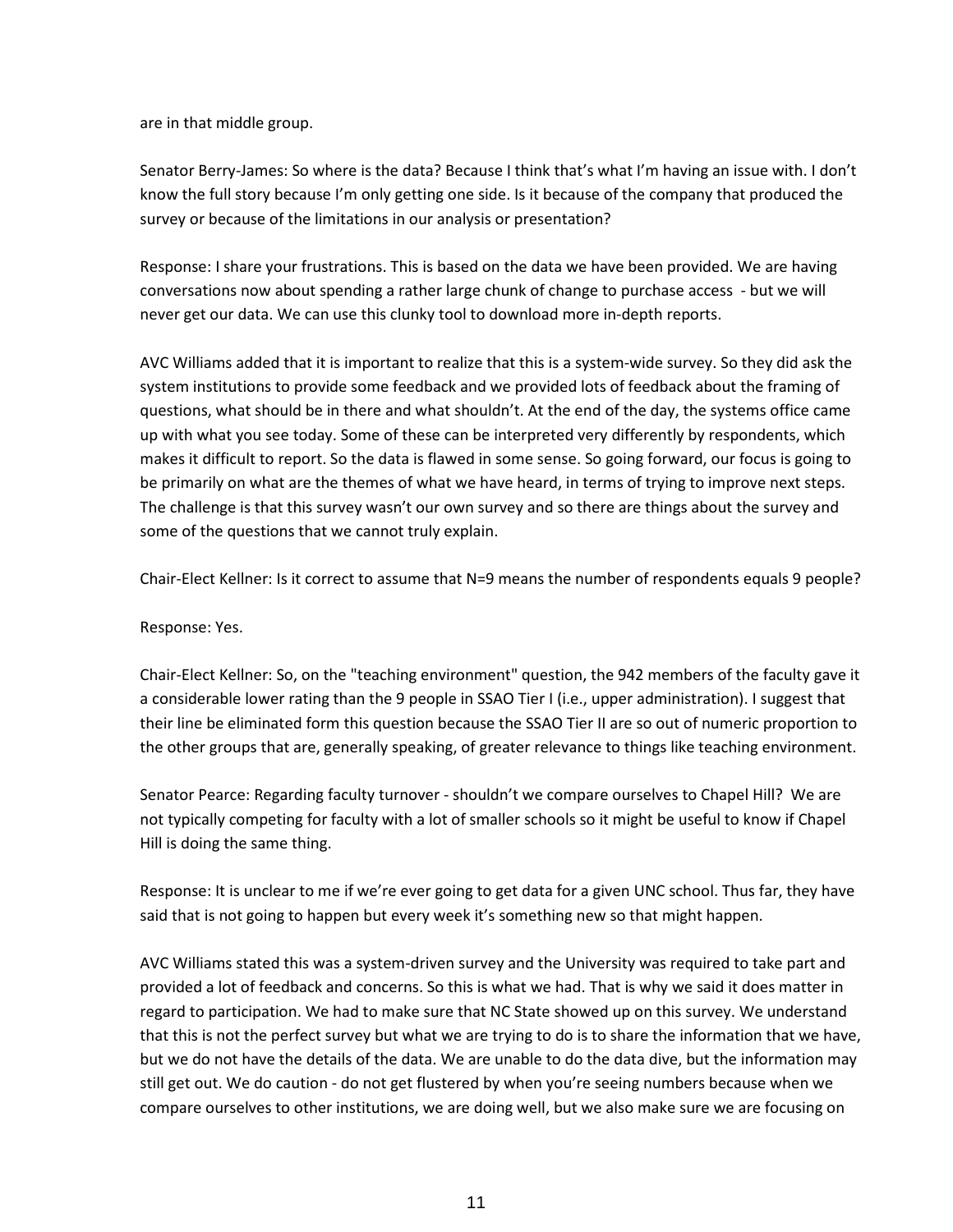areas that need improvement.

Senator Kuzma: Are there Universities outside of North Carolina that are taking this same survey?

Response: Again, this is why we had zero input on the development of the questionnaire because it is a standard instrument that they use for their Great Colleges and the schools that want to participate in that. We did get a bunch of other benchmark groups, none of which were in any way remotely comparable to us. I even took that off the slide because there would be no point.

Chair-Elect Kellner: Is there a process for converting these figures into a number of action steps, and if so, would those action steps be taken at the University level or at the system level?

Response: (Duane Larick) Right now, the greatest interest is at the College level. This has been presented to the Deans - they have had the opportunity to see and go through the data. The Deans on this campus. Our thought has been that we want this to be out to the Senate, we've given it to the Deans. Some of you in your colleges have had conversations about this at the retreat level or will be having this conversation. The system may use this as a way to say there are areas that need to be improved.

Chair-Elect Kellner: Will there then be more surveys in the future if the money for them keeps coming from G.A. ("system")?

Response: Yes, they have a contract and a commitment for two more.

Chair-Elect Kellner: Have there been any relevant "satisfaction" surveys in the past, or is that just all dead. Has there been anything to compare this survey with?

Response: The company has comparison data.

Response: They are very committed to not sharing the names of participating institutions. Unless the school has made their "honor roll" they won't name the school. So we had five different benchmark groups and I didn't know who was in any of them. So they will not release our names. At the system level, they are presenting data by campus, comparing them, to the Board of Governors. They are looking item by item. It is important that our campus is pretty aware of how we fare in this because the Board of Governors is talking about this. We are supposed to get anything they share at the Board of Governors meetings ahead of time so we will keep you posted.

Chair-Elect Kellner: Would the Leadership object to the Faculty Senate of NC State asking the Faculty Council at Chapel Hill, which has undoubtedly had a presentation very similar to this presentation, whether we might share and compare the results? This could give both faculties better insight.

Response: It is unclear what is happening on other campuses with the data. We are putting way more effort into this than others are. I know they got a report.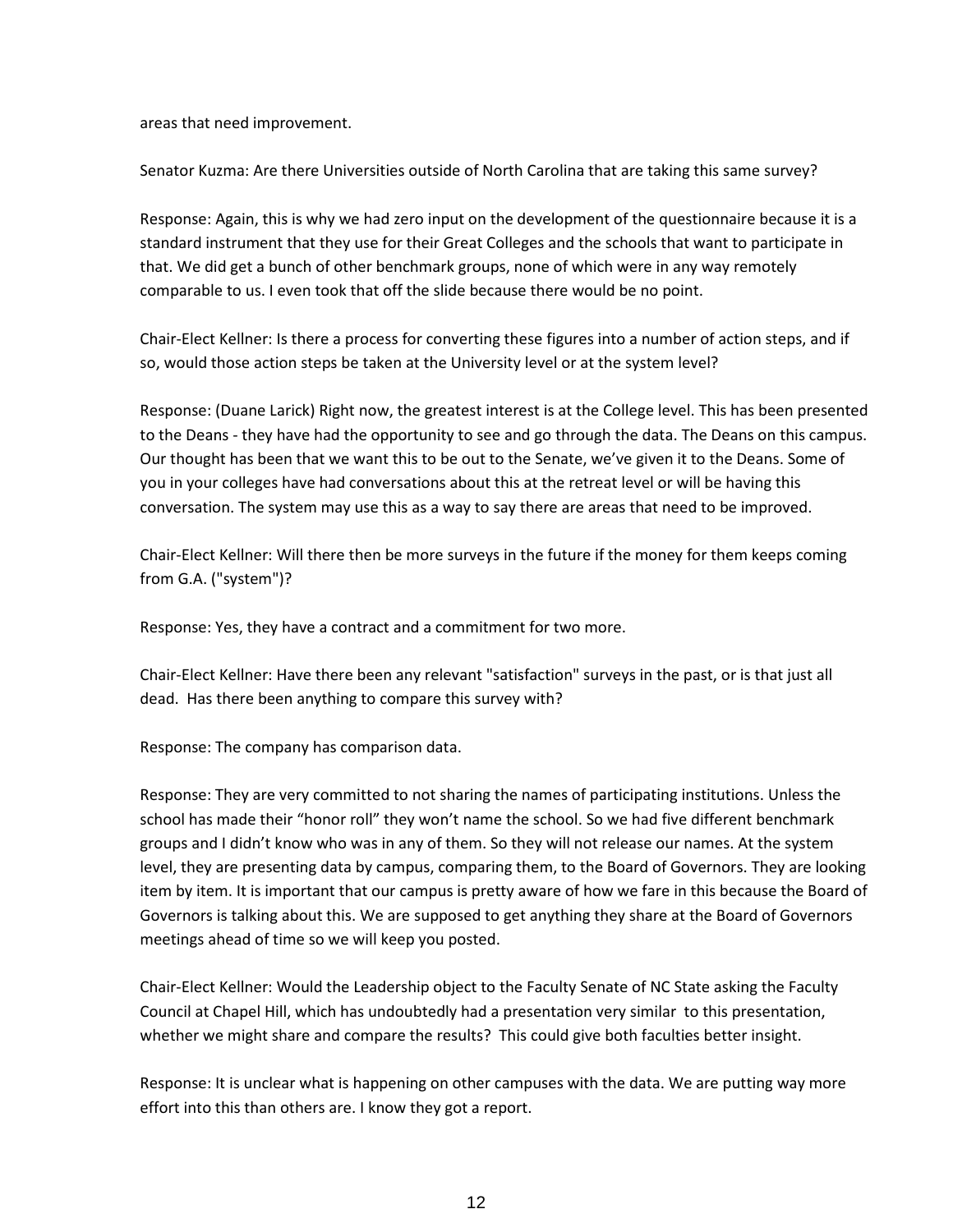AVC Williams complimented the work that Nancy Whelchel has done in terms of dissecting the data, without using their expensive tool because that money is better spent on things that matter to NC State. So they aren't slicing and dicing the information the way that we are and I don't think they are going to this level of detail, to be honest.

Dr. Larick added that if your comment is "Here is this slide from NC State, what does the slide look like for Carolina and what areas are you below the 50th percentile and what might you being doing about it," I think that is a conversation that the faculty senate at NC State and Chapel Hill should be welcoming.

Response: They are going to present the information to the Staff Assembly at some point.

Dr. Larick added that he wants to make sure that everybody understands the dashed line - so if you pick teaching environment, that means 55% of the people that scored that, 55% of them gave it a 4 or a 5. We don't know what the others are. So to say that it automatically means that people are dissatisfied, it's possible that no one scored it "unsatisfied." We do not have that data.

Chair Bird: Is it true that people who are not in the faculty role scored that item?

Response: Yes, but these are the results - each line if only for a specific group. In the overall results, yes, that would be a lot of people scoring who have no idea what's going on or maybe they skipped it. So these do break out - so this is just faculty or people who said they are faculty.

AVC Williams reviews Action Items and next steps:

# **Action Items/Next Steps**

- Focus on mission, vision and values
- Align survey focus areas with NC State's Strategic Plan and the UNC Strategic Plan
- Do not forget to celebrate and build upon our strengths
- Address opportunities for further improvement
- Keep action planning process SIMPLE (do not reinvent the wheel on initiatives to be implemented)
- Develop 2-4 survey focus areas each with specific strategies and metrics (EES belief statements)
- Look for low hanging fruit where NC State can move the needle

# **8. Old and New Business**

*a.* Status of Resolutions passed in the previous year – *Carolyn Bird*